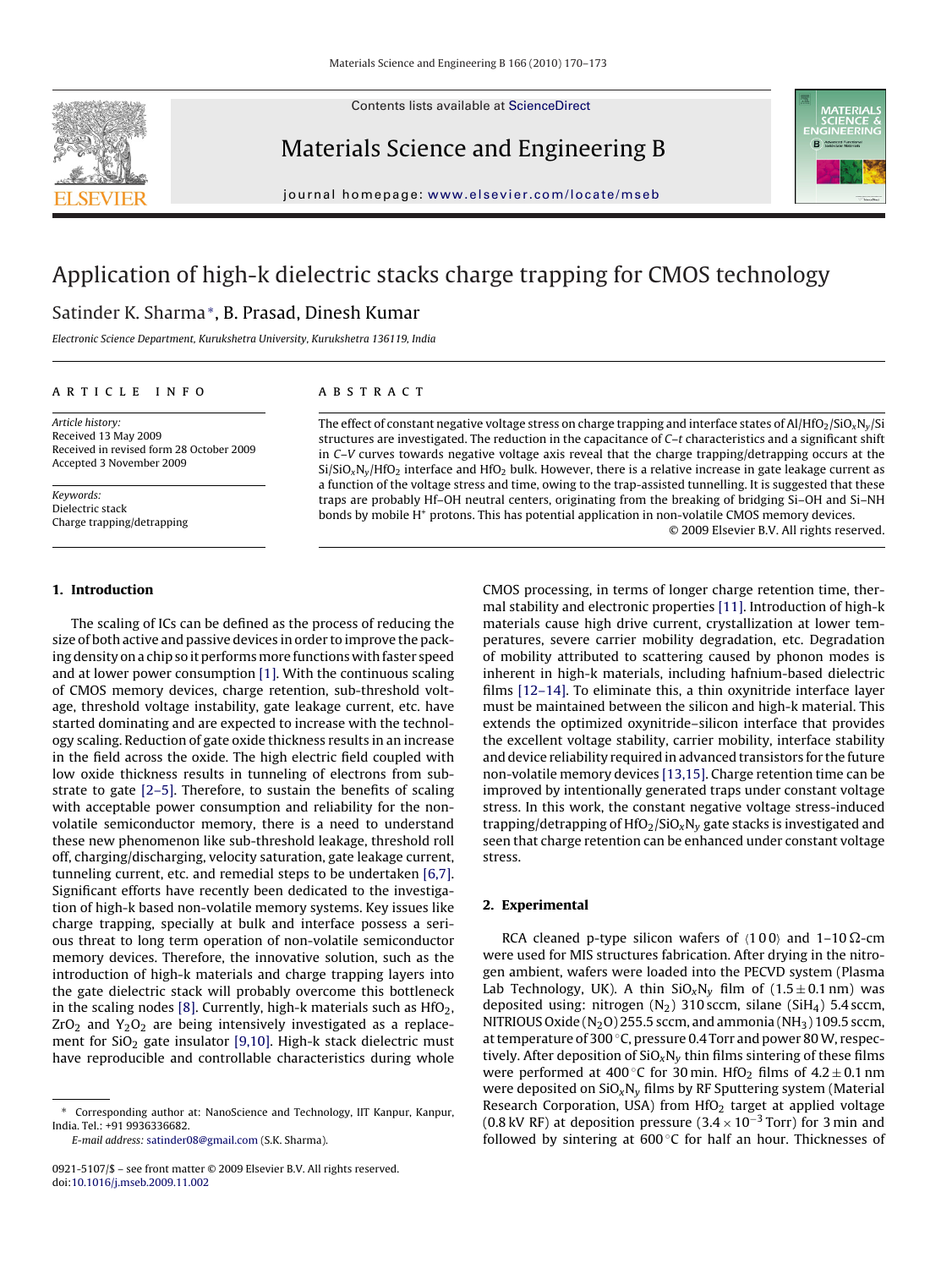

**Fig. 1.** C-t curves of Al/HfO<sub>2</sub>/SiO<sub>x</sub>N<sub>y</sub>/Si gate stacks for different voltages stresses.

above deposited films were measured by Nanofilm ellipsometer at different angles of incidence with wavelength ranging from 300 to 1000 nm. Aluminum (Al) gate electrodes of area 100  $\mu$ m<sup>2</sup> were defined by standard photolithography and chemical etching techniques. Effect of constant negative voltage stresses on fabricated MIS structures were electrically characterized by C–t, C–V, G–V and  $D_{\text{it}}$  technique at 100 kHz using the KEITHLY MODEL-82 simultaneous system and I–V measurements were performed using KEITHLY MODEL-2602 voltage source at room temperature.

#### **3. Results and discussion**

Fig. 1 shows the graph of capacitance as a function of time at the different constant negative voltage stresses (0–20 V). All the curves demonstrate a decrease in the accumulation capacitance and then an asymptotic approach to the saturation value as a function of time. This effect was not significant in the  $SiO<sub>2</sub>$  based MOS structures [\[9\].](#page-3-0) It is attributed to the detrapping of negative charges in MIS structures. The fact that such  $C-t$  transients are measured on a time scale of seconds suggest that the charge is trapped inside the HfO<sub>2</sub> layer with in HfO<sub>2</sub>/SiO<sub>x</sub>N<sub>v</sub>/Si structure, away from the Si substrate. The convolution of charge trapping/detrapping in Al/HfO<sub>2</sub>/SiO<sub>x</sub>N<sub>v</sub>/Si structures was further investigated by C–V measurements as shown in Fig. 2(a) and (b). Note that from 0 to −20 V stress C–V curves gradually shift towards negative voltage axis. Even after the application of large stress voltage ∼−20 V, it remains in a region of negative voltage axis. It is important to note that the shifts of flat-band voltage are quite stable, even at high voltage stress at room temperature.

Therefore, the significant shift towards the negative voltage axis as a result of negative voltage stress is attributed to the positive charge generation with in MIS structures. The stable flat-band voltage shift point out that the positive charges generated probably during C–V measurements, do not conflict with the electron trapping within the dielectric stacks [\[16\].](#page-3-0)

The charge closer to the  $SiO_xN_v/Si$  interface, contribute to a significant shift in C–V curves as shown in Fig. 2(a) and inset of Fig. 2(b), as well as those nearer to the cathode contribute to the gate leakage current. Hence, the positive charges are most probably located closer to the  $Si/SiO_xN_y$  interface, while the negative charges because of electron trapping are to be found nearer to the  $HfO<sub>2</sub>$  interface. Shift in C–V characteristics is direct evidence for the reduction in capacitance obtained from C–t measurements, as shown in Fig. 1.

The conductance technique is considered to be one of the most sensitive techniques for the measurement of interface state density



**Fig. 2.** C–V characteristic of Al/HfO<sub>2</sub>/SiO<sub>x</sub>N<sub>y</sub>/Si structure at different negative voltage stresses [capacitance density (a) and normalized capacitance for flat-band voltage shift in (b)].

[\[17\].](#page-3-0) Fig. 3 shows the variation in conductance for without voltage stress and after application of constant negative voltage stresses at the dual stack gate dielectric based MIS devices.

As indicated in Fig. 3, the magnitude of conductance computed without voltage stress is 1.26  $\mu$ S, while after application of constant



**Fig. 3.** Conductance (G) vs gate voltage ( $V_g$ ) without and with constant voltage stresses at 100 KHz frequency.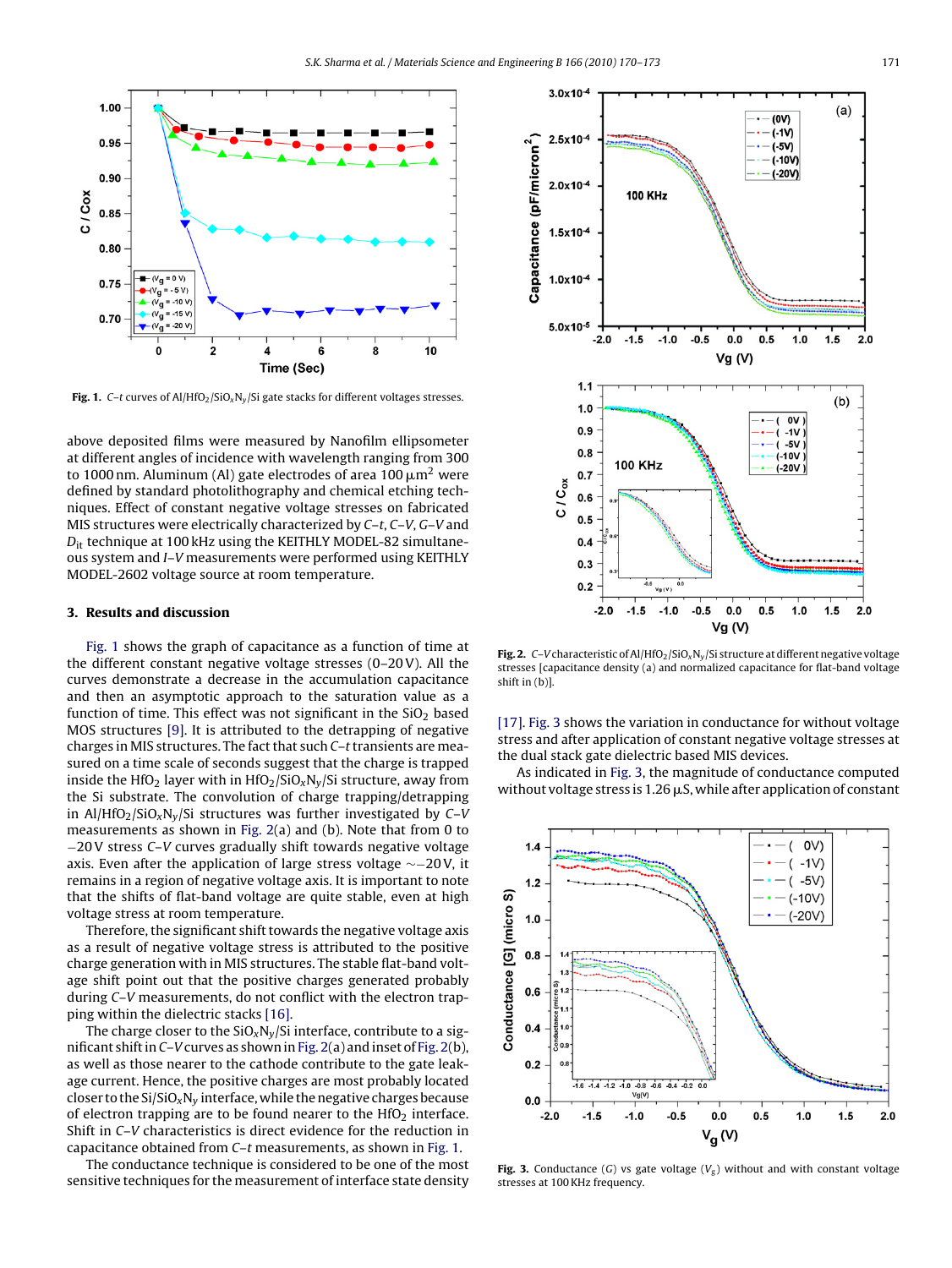<span id="page-2-0"></span>

**Fig. 4.** The interface state density  $D_{it}$  at  $Si/SiO_xN_y/HfO_2$  interface of without and with constant voltage stress.

negative voltage stress ( $-5$  to  $-20$  V), it varies from 1.33 to 1.42  $\mu$ S. The high conductance values indicate the higher densities of interface traps at the interface after the constant voltage stresses. The variation in number of traps at  $HfO_2/SiO_xN_v/Si$  interfaces after constant voltage stress indicates the variation of memory window for non-volatile semiconductor memory (NVSM) device application.

The interface trap density  $(D_{it})$  vs mid band-gap energy  $(E_t)$ curve examines the trap densities near the  $HfO_2/SiO_xN_v/Si$  interface. When the interface traps started to responding, the relation between the measured apparent accumulation capacitance (C), the admittance of the interface states  $(C_{it})$  (which includes the equivalent parallel interface capacitance and conductance), the true accumulation capacitance  $(C_s)$  and the insulator capacitance  $(C_i)$ is given by the standard model for MIS diodes [\[18\].](#page-3-0)

$$
\frac{1}{C} = \frac{1}{C_{i}} + \frac{1}{C_{it} + C_{s}}
$$
\n(1)

If the semiconductor can be biased far enough into accumulation then accumulation capacitance  $(C_s)$  can be made very large and  $C_{it}$ can be ignored. The effect of shallow states is twofold near accumulation, they contribute to the interface state capacitance and they prevent full accumulation from being reached by pinning the Fermi level [\[17,18\].](#page-3-0)

The interface traps density of  $HfO_2/SiO_xN_y/Si$  interface as shown in Fig. 4 vary more rapidly towards the mid band-gap.

After constant negative voltage stress the interface state density  $(D_{it})$  is significantly increased—an order of two as compared to without any voltage stress. However, it is evident that the interface state densities are higher near the conduction band for the highly negative voltage stressed samples. While, in case of without voltage stress interface states are more diffused [\[19\]. T](#page-3-0)hese results support our previous observation C–t, C–V and G–V measurements, after application of constant voltage negative stresses.

However, the leakage current after the negative voltage stress is an amalgamated effect of neutral trap generation, positive charge generation, electron trapping, barrier height of semiconductor, the insulator interface, etc.[\[20\]. T](#page-3-0)he variation of gate leakage current as a function of different negative voltage stress and time are shown in Figs. 5 and 6. As observed, at low field, the gate leakage current increases with stress time, because of the trap-assisted tunnelling. This is analogous to the stress-induced leakage current (SILC). It has become a major phenomenon of concern for the reliability of dual stack gate dielectric based MIS structures. When a voltage stress is



**Fig. 5.**  $J_g-V_g$  characteristics of Al/HfO<sub>2</sub>/SiO<sub>x</sub>N<sub>y</sub>/Si structure after different times of constant gate voltage stress at −2 V.

applied across a dual dielectric stack basedMIS capacitor, the oxides suffer from several degradation mechanisms [\[21,22\].](#page-3-0) Figs. 5 and 6 indicate the increase in time-dependent current density at  $CVS(-2)$ and  $-5V$ ).

All samples were stressed in the depletion and onset of inversion regime, which includes gate depletion effects. Initially, the  $HfO<sub>2</sub>/SiO<sub>x</sub>N<sub>v</sub>$  gate dielectric stacks have their own as-grown traps, which play an important role in dielectric wear out. However, as stress time progresses, the applied stress voltage also generates enormous amount of traps in the insulator layers. These traps act both as coulombic scattering centers and as pathways for increased local leakage current, usually known as SILC [\[22\]. S](#page-3-0)ILC contribution has been demonstrated to be due to trap-assisted tunnelling through neutral electron traps generated in the dielectric layer during electrical stress [\[23,24\]. H](#page-3-0)ence, the time-dependent gate current density  $(J^*(t))$  as a function of gate voltage stresses and time can be given by following relation [\[25–27\]:](#page-3-0)

$$
J^*(t) = A \left[ 1 - \exp\left(-\frac{t}{\tau}\right) \right] + \beta(V_g)t^{\delta} \tag{2}
$$



**Fig. 6.**  $J_g-V_g$  characteristics of Al/HfO<sub>2</sub>/SiO<sub>x</sub>N<sub>y</sub>/Si structure after different times of constant gate voltage stress at −5 V.